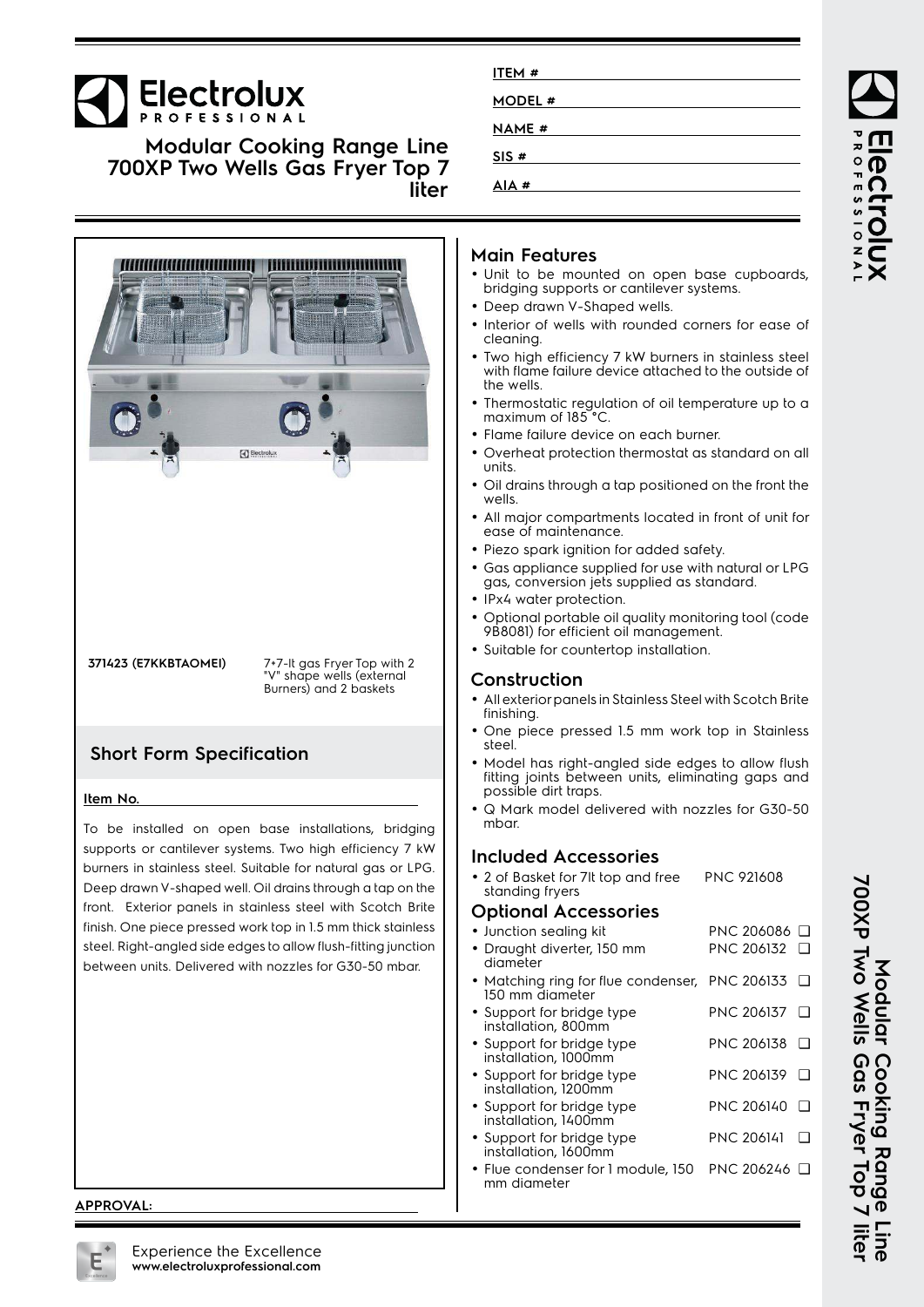

| • Chimney upstand, 800mm                                 | PNC 206304        | П |
|----------------------------------------------------------|-------------------|---|
| • Right and left side handrails                          | PNC 206307        | П |
| • Back handrail 800 mm                                   | PNC 206308        | П |
| • Chimney grid net, 400mm (700XP/900)                    | <b>PNC 206400</b> | П |
| • Kit G.25.3 (NI) gas nozzles for 900<br>fryers          | PNC 206467        | П |
| • 2 side covering panels for top<br>appliances           | <b>PNC 216277</b> | ┐ |
| • Basket for 7It top and free standing<br>fryers         | <b>PNC 921608</b> | П |
| • Pressure regulator for gas units                       | <b>PNC 927225</b> | ┐ |
| • 2 baskets for 2x5lt and 7lt electric fryers PNC 960638 |                   | □ |